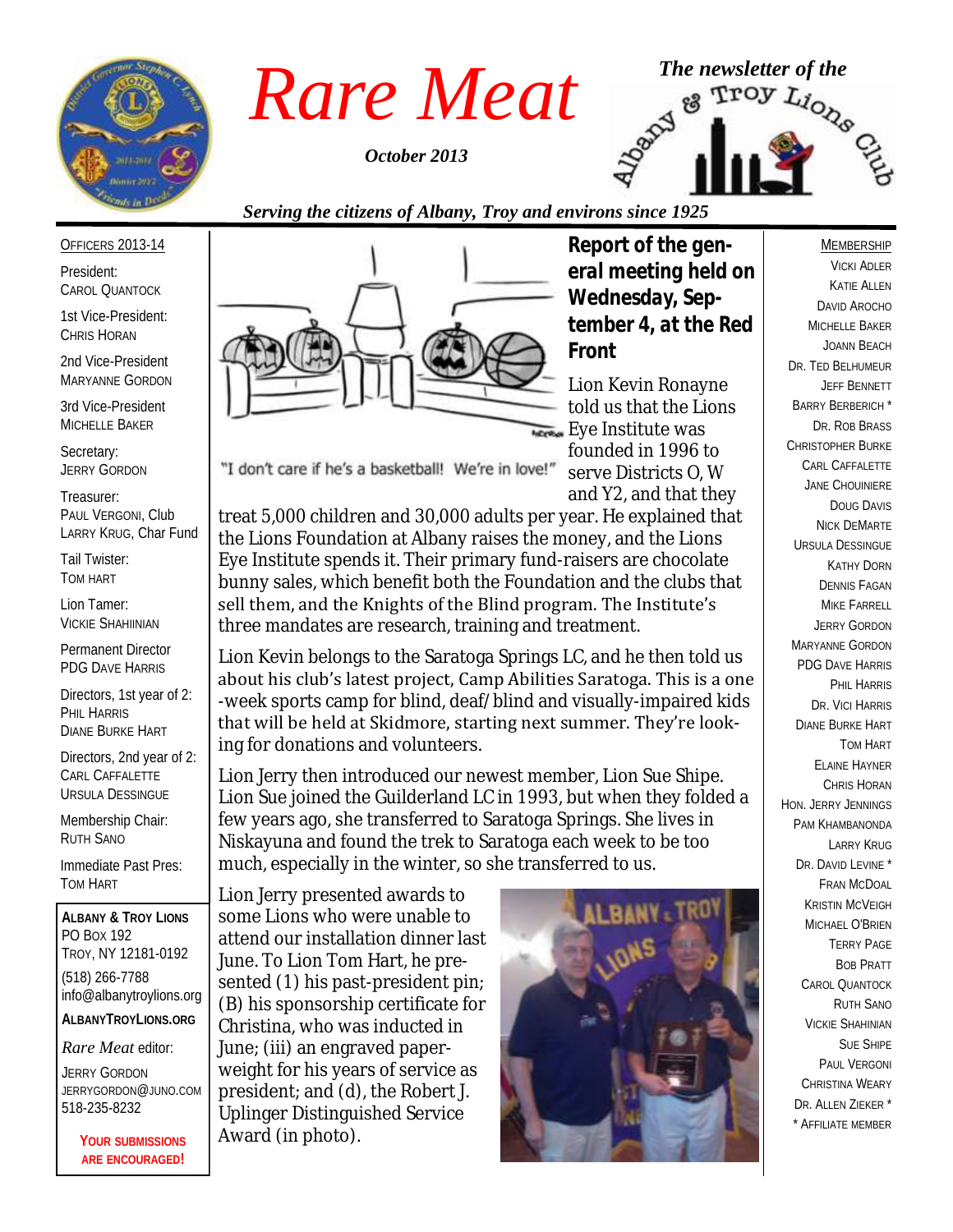Jerry also had a Melvin Jones Fellowship award for Lion Terry Page, who was not in attendance. Instead, he had a note from her in which she announced that she is going on "inactive" status with the Lions (and another organization in which she has been very actively involved). "It is simply that I realized, even before my big trip, [see September *Rare Meat*] that I have been trying to do too many things, being ineffective too much of the time, and failing to focus on the small number of things I want to try to get moving forward on, before I leave this earth. And of course, my energy level, brain power, memory and my body are all shrinking in an inverse relationship to my advancing years." Lions Jerry and Maryanne will present the award to her at home, along with the club's best wishes and appreciation for her years of service.

Lion Tom used old Trivial Pursuit cards for his tail-twisting questions, instead of his infamous big book, much to the pleasure of all the questionees.

Kudos to King Lion Carol on successfully conducting her first general meeting.

# *Report of the board meetings held on Wednesday, September 17, at the Route 7 Diner*

This meeting was cancelled because of the absence of a quorum. Too many people were away or otherwise occupied.

# <u>Eaing a potential member to a meeting</u>

#### *Our newest Melvin Jones Fellow …*

As you read above, Lion Terry Page was not at the last meeting and will be inactive for the immediate future, so Lions Maryanne and Jerry walked next door and presented her with the award at her home. As she said in her subsequent note: "I was surprised, dumbfounded and very honored to be handed the plaque for the Melvin Jones award by Jerry and Maryanne. Please convey my gratitude to all."

You can't tell from the picture, but the quilt behind Terry is about 8 feet square. Says Terry, "My mother, Mollie O'Meara Barber, was a former RN who loved to sew. But she had not done any quilting until she was in her early 80s. She was remarkable for her age (she did not leave this earth until she was nearing 104), and began quilting sitting in her favorite armchair. The quilt on the wall is "fans", which she chose because she could do just one quilt square at a time in her

lap and put the batting and backing together so it was a finished block. But the quilting was a joint project. She picked out the fabric and my father, Richard Barber, a retired state police officer, did all the cutting of the pieces. Then he would help with the assembling of the blocks, one long column of blocks at a time. And then all the columns would be sewn together to form a very large bed quilt for their bed. This was the first of 2 much loved and much used quilts. The other is a Dresden plate pattern, done also square by square in her lap. That quilt has the added sweetness of their names embroidered on the back."

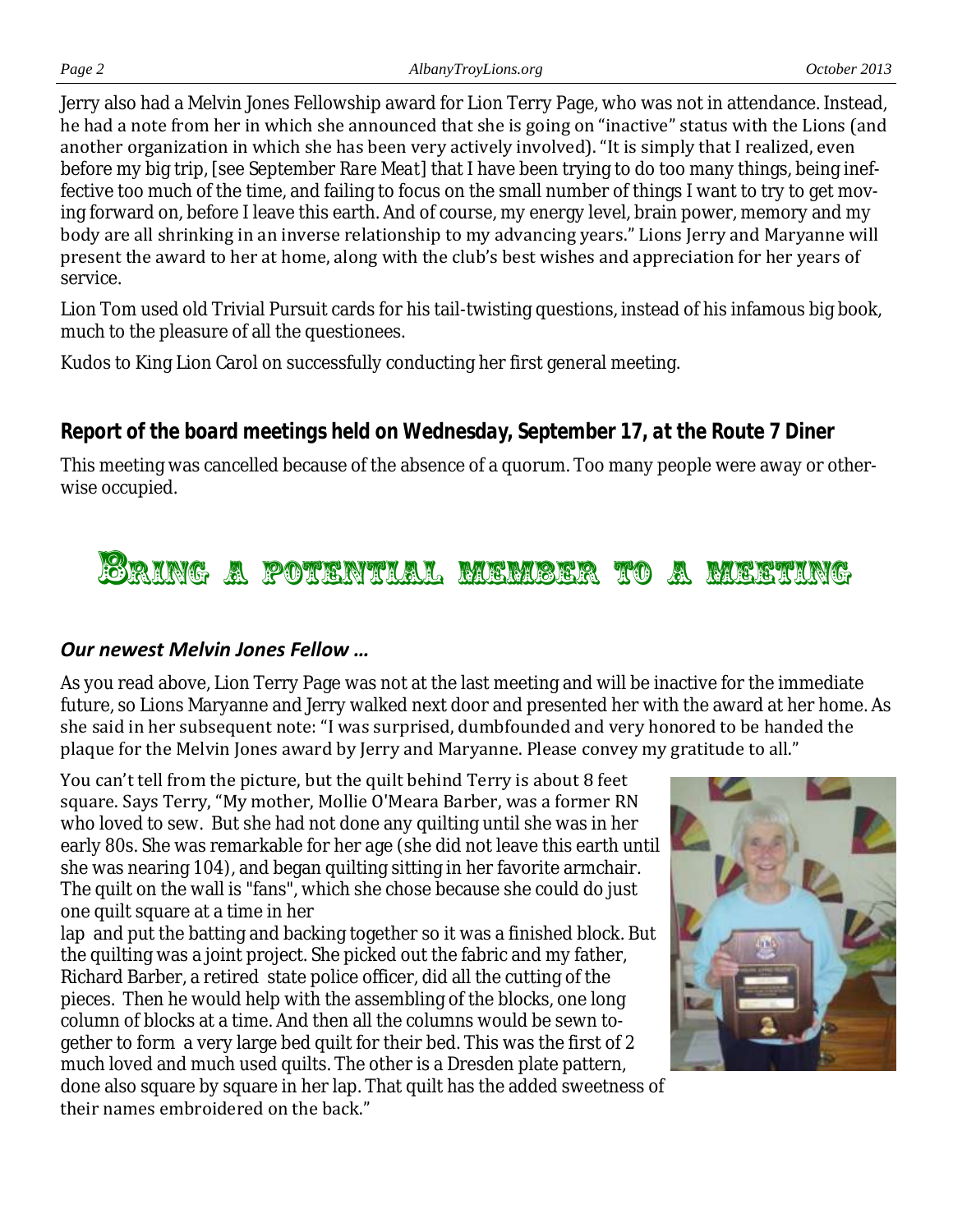#### *Our next meeting ...*

Our next general membership meeting will be on **Wednesday, October 2 at 6PM** at the Red Front. It will be a double feature, so make sure you're there! Lion Dr Rob Brass is an ophthalmologist who rarely has time to come to our meetings, but he'll be at this one, and I'm sure his talk will be an eye-opener. Then, District Governor Steve Lynch will bring us up to speed on his plans for the district this year. Don't miss it! Be sure to let me know (235-8232 or <u>jerrygordon@juno.com</u>)whether or not you'll be there. (The more people let me know ahead of time, the fewer calls Lion Mike has to make.)

### *KidSight*

It's a great help to NABA if we can send 1 or 2 Lions to help Kathryn with the paperwork when she does vision screenings of preschoolers. On **Thursday, October 3**, she will be at Woodline Hill Montessori in N. Greenbush **at 9:00 am**. There could be as many as 75 kids, so our help would really be appreciated. The contact is Sue at 283-5400 and it's located on 100 Montessori Place. If you're willing to help with this screening, please let me know ([jerrygordon@juno.com](mailto:jerrygordon@juno.com) or 235-8232) asap.

#### *Zone meeting*

Zone Chair Rick Brisee has announced the first zone meeting for Region O, Zone A, which includes us, along with the Bethlehem, Greater Ravena and Waterford clubs. It will be on **Saturday, October 5, at noon,** at Bellini's Restaurant, 1365 New Scotland Rd in Slingerlands (in the Price Chopper shopping center at the corner of Route 85 and New Scotland Rd). This will be a perfect time to wear your A&TLC shirt, if you have one. If you want lunch, you can order off the menu, or you can just sit and listen.

The restaurant would like a head count so they can set up the room properly, so please let me know by Wed, Oct 2, if you will be there. You can reach me at 235-8232 or [jerrygordon@juno.com,](mailto:jerrygordon@juno.com) or you can tell me at the next meeting.



# *Coats for Kids*

Again this year, we're teaming with WXXA/WTEN to help with their Coats for Kids campaign. Our job will be to transport coats from various dry cleaners (who are donating their services) to a central distribution point. We'll have specifics by mid-October; watch for details. It's another opportunity to live our motto: *We Serve*. Please let me know if you're willing to volunteer.

#### *Shirts, again*

Back in 2010, we ordered club shirts. They can be worn to club meetings, but they're really intended for any event where we're in public, such as a blood drive, serving meals at Joseph's House, cabinet meetings and other district functions, zone meetings, visitations to other clubs, state or international conventions, etc. If yours is worn out, or you didn't get one last time, or you're a new member, now's your big chance. I'd like to place an order very soon; we need to order at least 6, in any combination. We're supporting a local busi-<br>
The Oxford shirts

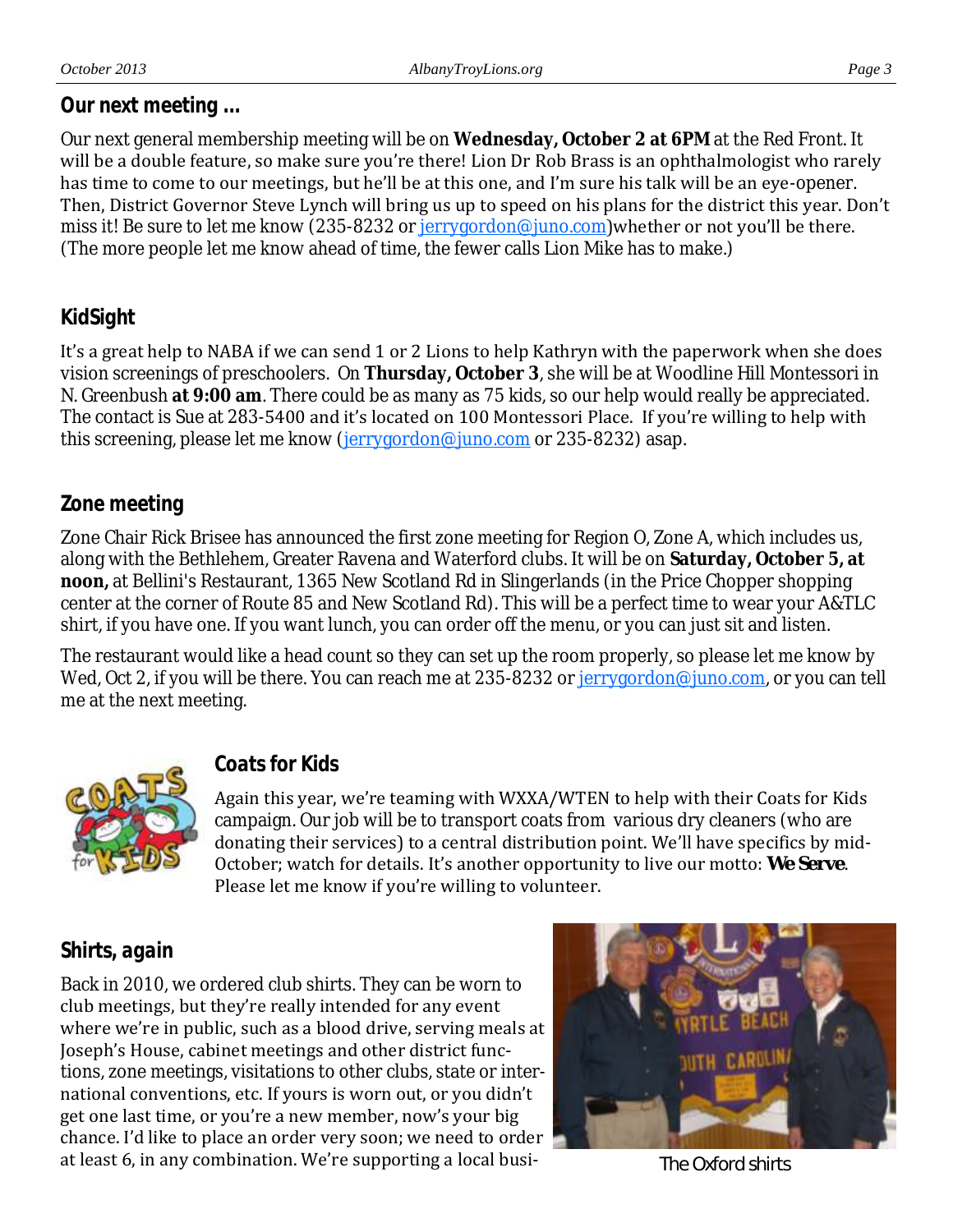#### *Page 4 AlbanyTroyLions.org October 2013*



The polo shirts at our 2010 visit to Guiding Eyes for the Blind. (Ignore Lion Elaine.)

ness by getting them from Sportsmaster (Standard Mfg.) in Lansingburgh.

There are two styles available: First is a BlueGen brand long-sleeve Oxford shirt in Navy. It's an easycare 65% polyester/35% cotton poplin blend, washes nicely and needs no ironing. They have stain release and are wrinkle- and crease-resistant. Embossed on the left chest is "Albany & Troy Lions Club" and the Lions logo. Both Men's and Ladies' shirts are "Classic Fit." The Men's shirts have a button-down collar and a pocket. The Ladies' shirts have a spread collar (not button-down), straight bottom and no pocket. A size chart for the Oxfords is on the next page.

Then, so that we can be properly attired for summer events, we ordered navy blue golf (or polo) shirts with the A&T Lions logo embroidered on the left chest. The shirt we have selected is a JerZees brand 50 poly/50 cotton blend that needs no ironing when it comes out of the dryer. The Ladies' version is fitted.

The Oxford shirts (Men's or Ladies') cost \$26 for XS, S, M, L, XL, and the polo shirts are \$18 for XS, S, M, L, XL. In both cases, add \$2 for 2XL, \$4 for 3XL, \$6 for 4XL, etc. Also, you can get the club logo added to any piece of apparel that you supply for \$7. (I got it on a white sweatshirt.)

Ladies, for what it's worth: Maryanne thinks her large Oxford is too big for her, and her medium polo shirt is too tight, so she'll be getting a new medium Oxford and a new large polo.

To order, tell me your shirt choice and size at [jerrygordon@juno.com](mailto:jerrygordon@juno.com) or 235-8232, and send me a check payable to ALBANY & TROY LIONS CLUB.



# *NABA Low-Vision Tech Fair*

The Northeastern Association of the Blind at Albany (NABA) will be hosting their fifth annual "Low Vision Technology Fair" on **Wednesday, October 16, 2013** at the Beltrone Living Center, 6 Winners Circle, Albany, from 10 a.m. until 5 p.m. The fair is free to the public. People with vision impairment as well as family members, caregivers, educators and healthcare professionals are encouraged to attend.

We will have an information table with assorted Lions literature. One or two people per shift should be plenty. There will be 3 shifts: 9:45am-12:15pm, 12:15-2:45pm, and 2:45-5:15pm. If you're willing to work one of these shifts, please let me know [\(jerrygordon@juno.com](mailto:jerrygordon@juno.com) or 235-8232).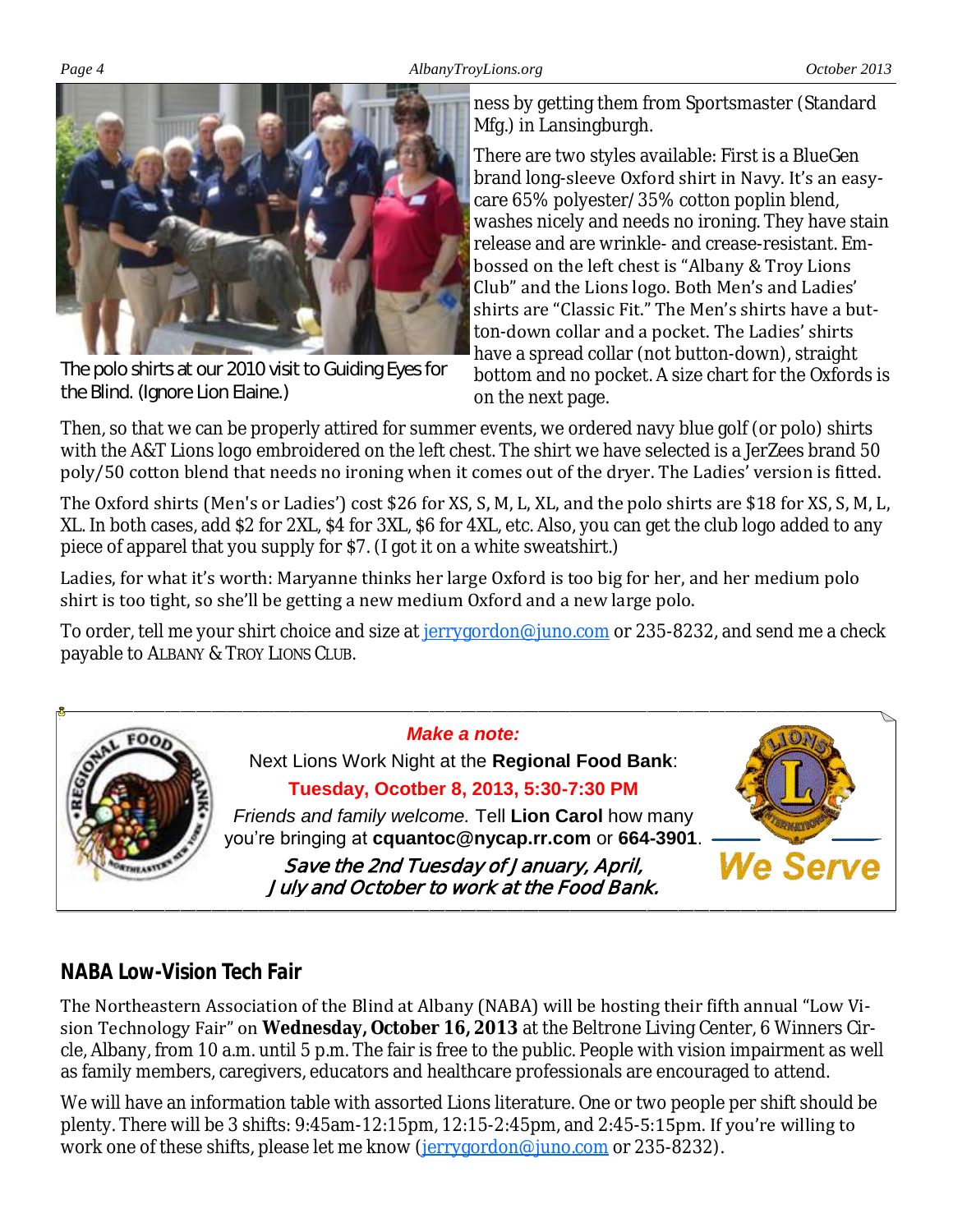*October 2013 AlbanyTroyLions.org Page 5*



#### *Reader Needed ...*

There is an 80-year-old, legally blind woman who lives in Eastwyck Village, off Rt. 43 and Best Road in Rensselaer. She needs a reader about once a week to read the Talking Books Catalog to her, as well as some personal mail, etc. It should be only about an hour or so a week. If we can get two or more volunteers, they could alternate weeks, making it less demanding. If you're willing to help this woman, please let me know ([jerrygordon@juno.com](mailto:jerrygordon@juno.com) or 235-8232).

#### *Stuffing …*

Michele O'Hare is president of the Bethlehem Lions and NABA's Director of Communications. I got this email from her just this morning (9/25) : "NABA needs 1000 folders stuffed with various materials for outreach purposes. Do you have any volunteers that may want to help? We need them ASAP! Thanks, Lion Michele" This would be done at NABA (301 Washington Ave, Albany). It sounds like it shouldn't take too long (especially if we can get several Lions), and you can do it at your convenience, any time during regular business hours. If you can help, please contact Michele directly at 463-1211 x 241 or [mohare@naba-vision.org.](mailto:mohare@naba-vision.org)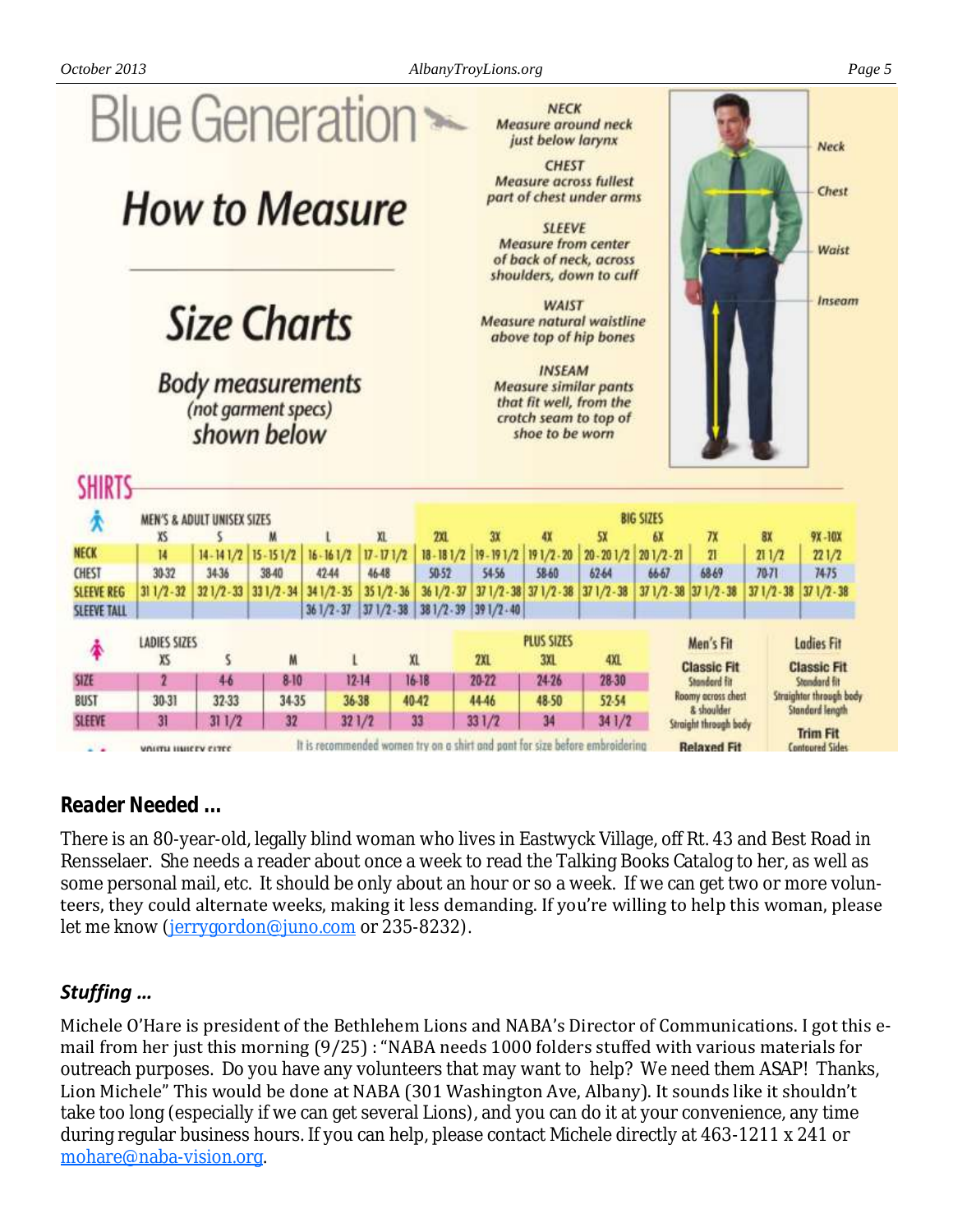**UNDERSTANDING VISION LOSS –** *GOING BLIND* **DOCUMENTARY AND PANEL DISCUSSIONS FREE TO THE PUBLIC**

ALBANY, NY – *Going Blind* is a unique documentary film that increases public awareness about vision loss. Co-sponsored by the Capital District Chapter of the American Council of the Blind of NY (ACB) and the Northeastern Association of the Blind at Albany (NABA), the film will be presented at three locations during the month of October. Each event will feature an 82 minute showing of the *Going Blind* movie followed by a panel discussion with ACB members. Anyone interested in improving their understanding of living with vision loss are encouraged to attend. The events are free of charge and open to the public.

The Albany Public Library, 161 Washington Avenue in Albany will have a "Brown Bag Lunch Event" showing of *Going Blind* on **October 24, 11:30 a.m. - 1:00 p.m.** Attendees may bring their lunches and liquid refreshments will be provided. On **October 29, 6-8 p.m.,** the Town of Bethlehem will host a showing of *Going Blind* at the Town Auditorium, 445 Delaware Avenue in Delmar. On **October 30, 6:30- 8:30 p.m.**, the Saratoga Public Library, 49 Henry Street in Saratoga Springs will also have a showing of *Going Blind*.

Documentary film director and journalist Joe Lovett has glaucoma, a disease that robs 4.5 million people of their vision worldwide. *Going Blind* weaves Joe's mission to slow down the course of his disease through medication and surgeries, with the stories of others whom he looks to for guidance during his vision loss journey. The compelling individual stories provide a glimpse into their world of living with vision loss.

ACB is the largest consumer advocacy and support organization of blind and visually impaired people in New York State. ACB, through its education and advocacy efforts, strives to increase the independence, security, equality of opportunity and quality of life for all blind and visually impaired people. For more information about ACB, go to [www.acbny.org](http://www.acbny.org)

For over 103 years NABA, a non-profit organization, has been fulfilling its mission to provide services and support to help blind and visually impaired people of all ages lead independent lives. NABA's vision rehabilitation therapists work in-home and on-site with individuals to teach adaptive skills and strategies that enable independent living. Located at NABA's facility at 301 Washington Avenue in Albany, the Dr. Harry M. Judge Vision Rehabilitation Center provides examinations by a low-vision specialist for the prescription of magnifiers, special glasses and adaptive devices. Services are at no charge to the legally blind. For more information about NABA, go to [www.naba-vision.org.](http://www.naba-vision.org)

More information about the *Going Blind* movie can be found at [www.goingblindmovie.com.](http://www.goingblindmovie.com) For more event information and reservations contact Cheryl Lawyer, (518) 463-1211, *clawyer@naba-vision.org.* 

#### *On a more personal note …*

*Good medical news:* On Sep 17, Lion Tom had a heart valve replaced. A week later, Lion Diane wrote, "Tom came home on Saturday and is doing remarkably well. He does not have any pain and has not had any pain killers since two days before leaving the hospital. Oh, as I've said before, the miracles of modern medicine. We see the doctor the 9th of October. He is thrilled to be home and that the operation is over. Feel free to let everyone know he is doing great and he loves all the cards." You can send him a card at PO Box 171, West Sand Lake, NY 12196.

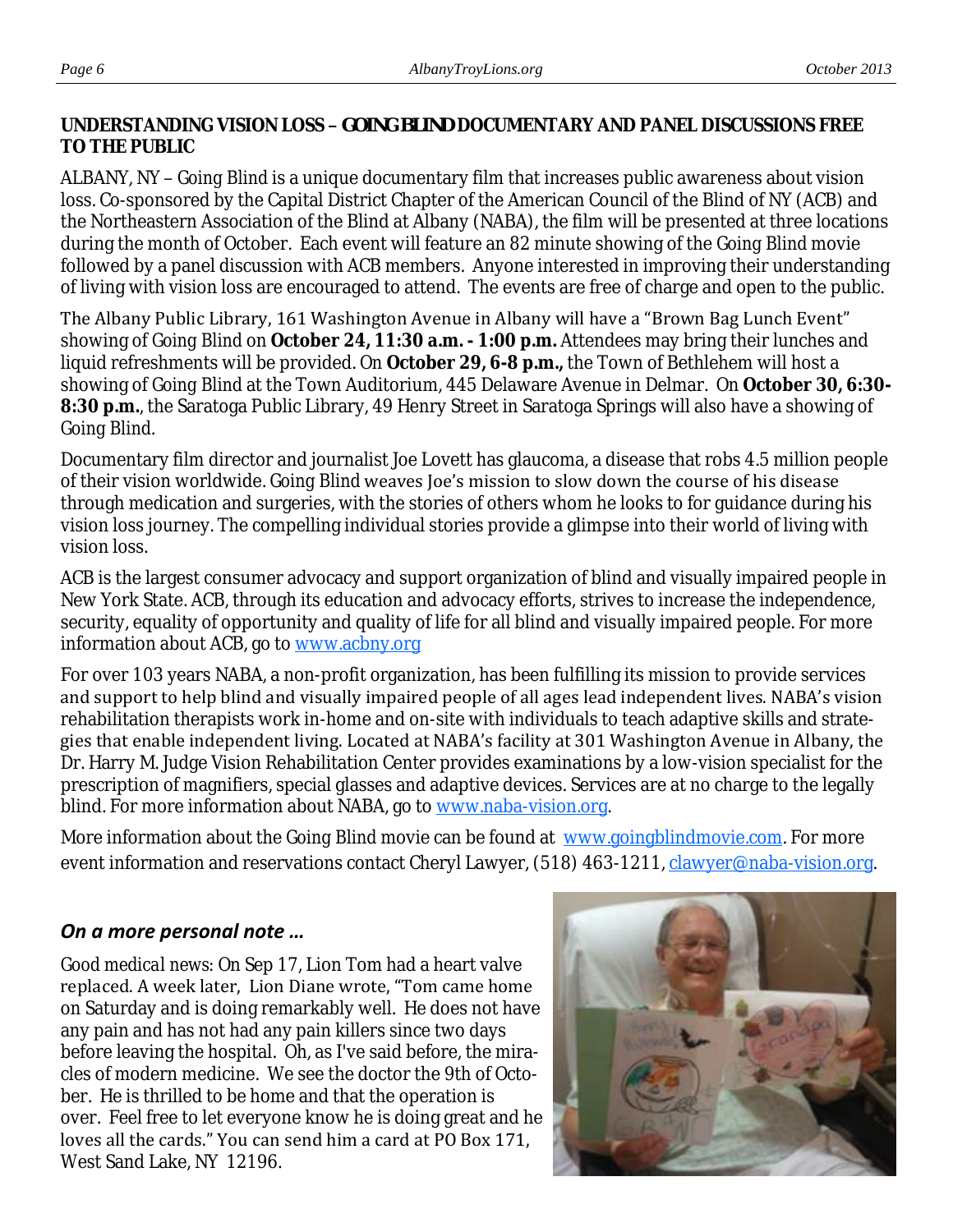#### *Volunteering opportunities this month…*

There's a lot of information in the previous 6 pages, so here's a summary of the October opportunities for you to live our motto, *We Serve*. Some are at a specific time, and some are at your convenience. Surely there's *something* you can do, even if it's been quite a while since you participated in a Lions activity. We'd love to get you back involved. Didn't you join to serve in the first place?

| Event                          | What you'll have to<br>do                                 | How many volun-<br>teers needed         | When & where                                                            | Skills required                             |
|--------------------------------|-----------------------------------------------------------|-----------------------------------------|-------------------------------------------------------------------------|---------------------------------------------|
| KidSight - see<br>page 3       | Minimal paperwork.<br>Give sticker to child               | $1$ or $2$                              | 10/3 in N. Greenbush, Don't scare children<br>from 9am to about<br>11am |                                             |
| Reading - see<br>page 5        | Read mail, etc, to a<br>blind woman                       | 1, but 2 or more can<br>alternate weeks | About an hour/week<br>at your convenience in<br>Rensselaer              | Able to read out loud.                      |
| Coats for Kids -<br>see page 3 | Deliver coats from<br>cleaners to distribu-<br>tion point | $4-6$                                   | 1 or 2 trips as req'd, at Able to drive; must<br>your convenience       | have vehicle                                |
| Food Bank - see<br>page 4      | Sort and repackage a<br>variety of products               | All we can get                          | 10/8, 5:30-7:30pm in<br>Latham                                          | Able to follow simple<br>instructions       |
| Tech Fair - see<br>page 4      | Sit at info table and<br>talk to people about<br>Lionism  | 3 total; 1 per shift for<br>3 shifts    | 10/16 in Colonie. One<br>2-1/2-hour shift be-<br>tween 10am-5pm         | Able to stay awake                          |
| Stuffing - see<br>page 5       | Stuff 1000 envelopes                                      | $1 - 3$                                 | At NABA. A few hours<br>at your convenience<br>between 8-5, asap        | Move your hands in a<br>coordinated fashion |

#### *Happy Birthday!*

Happy **October** birthday to these A&T Lions:

6th - Dennis Fagan 16th - Pam Khambanonda 24th - Fran McDoal



#### *Happy Anniversary!*

Happy Lions Anniversary to these **October** inductees:

Jerry Gordon - 22 years Larry Krug - 34 years Paul Vergoni - 34 years



Dan't sit an the sidelines - Get invalued! For other events around the district, visit 20Y2Lions.org

**Wednesday, October 2, 6 PM:** General meeting at the Red Front Restaurant. Two guest speakers: DG Steve Lynch and Lion Dr Rob Brass. See page 3.

**Saturday, October 5, AM:** Zone meeting at Bellini's in Slingerlands. See page 3.

**Tuesday, October 8, 5:30-7:30 PM:** Work session at the Regional Food Bank. See page 4.

**Wednesday, October 16, 10 AM-5 PM:** NABA's Low-Vision Tech Fair. See page 4.

**Wednesday, October 16, 6 PM:** Board meeting at the Route 7 Diner. All members are welcome.